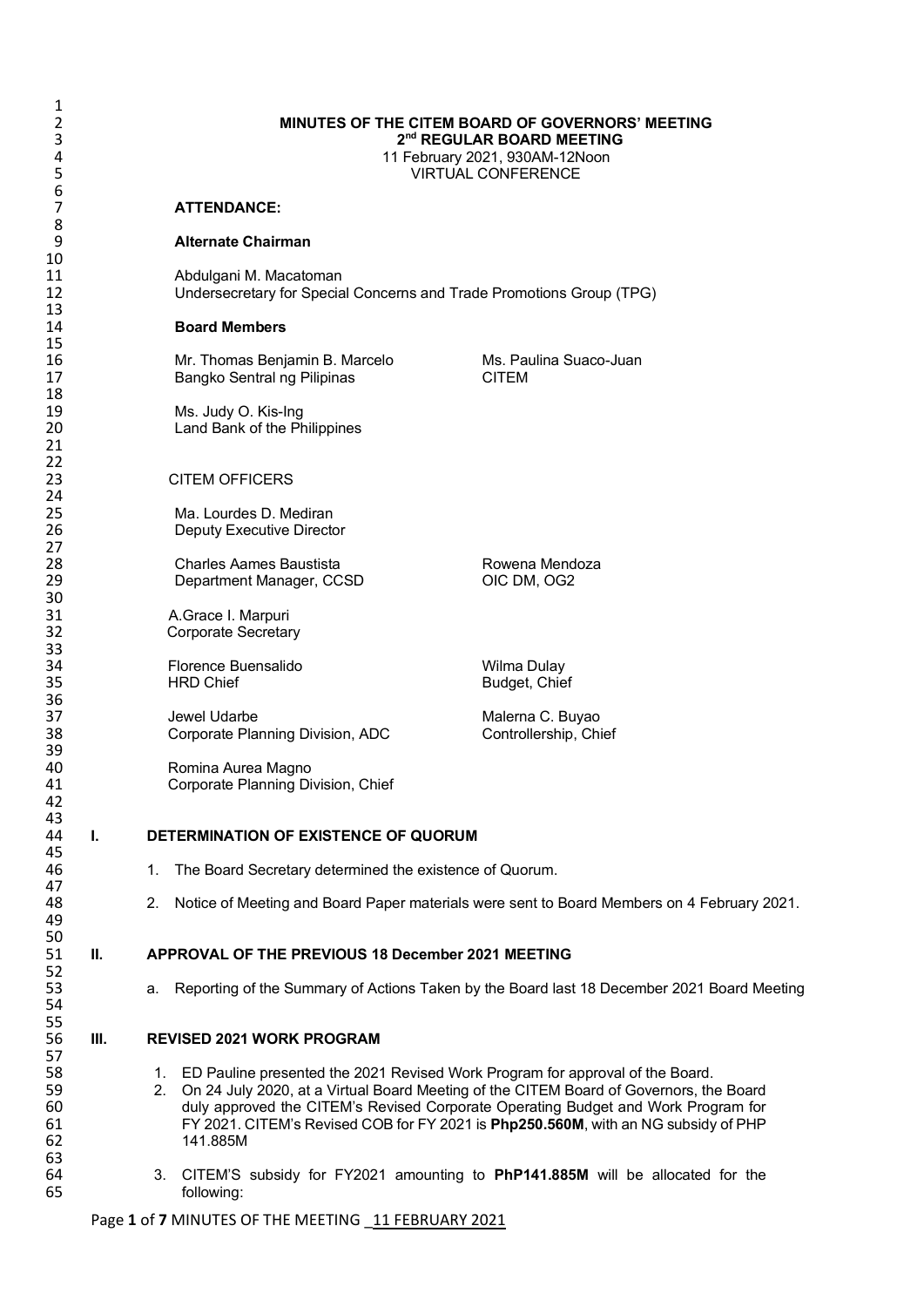| General Administration and Support | P 31.249M |
|------------------------------------|-----------|
| Support to Operations (STO)        | P 20.624M |
| Operations                         | P 90.012M |
| <sup>-</sup> otal                  | P141.885M |

68 4. During the 24 July 2020 Board meeting, the Board approved for CITEM to undertake the 69 following Signature Events and a Local Event in Manila, with total budget of P94.012M: 69 following Signature Events and a Local Event in Manila, with total budget of P94.012M:

- 70 Manila FAME-October<br>71 IFEX Philippines
- 71 IFEX Philippines<br>72 Sustainability So
- 72 Sustainability Solutions Expo (SSX)<br>73 Create Philippines.
	- Create Philippines.
- 75 5. In addition, the Board approved that the Digital Trade Community Platform (DTCP) with a 76 P5.0M budget under Support to Operations (STO) will be budgeted as preparatory for<br>77 CITEM's digital initiatives for 2021. The Agency is set to boost its digitalization strategies 77 CITEM's digital initiatives for 2021. The Agency is set to boost its digitalization strategies<br>78 That were started in 2020 with its plan to launch four (4) new online platforms for IFFX That were started in 2020 with its plan to launch four (4) new online platforms for IFEX<br>That in 2020 with its plan to launch four (4) new online platforms for IFEX<br>79 79 Philippines NXTFood Asia, Food Philippines, Create Philippines and Sustainability<br>80 Solutions Expo (SSX) Solutions Expo (SSX).
- 82 6. To further promote CITEM's quality products and services, CITEM proposed to undertake<br>83 additional projects for FY 2021 through participations in Overseas Trade Fairs (OTFs) 83 additional projects for FY 2021 through participations in Overseas Trade Fairs (OTFs)<br>84 either thru online or hybrid (institutional + online) participations. 84 either thru online or hybrid (institutional + online) participations.<br>85 a. Signature Events / New Local Event: 4 Projects
	- a. Signature Events / New Local Event : 4 Projects

| <b>PROJECTS</b>                        | <b>VENUE</b>             | <b>DATE</b>                          |
|----------------------------------------|--------------------------|--------------------------------------|
| 1. Manila FAME hybrid                  | World<br>Center<br>Trade | Physical Event:<br>14-16             |
|                                        | Metro Manila and Online  | October 2021                         |
|                                        |                          | <b>Fvent:</b><br>Online<br>$14 - 20$ |
|                                        |                          | October 2021                         |
| 2. IFEX Philippines                    | World<br>Center<br>Trade | 22-24 July 2021                      |
| NxtFood Asia                           | Metro Manila             |                                      |
| 3. Create Philippines                  | Online                   | June 2021                            |
|                                        | <b>JUNE 2021 CREATE</b>  |                                      |
| 4. Sustainability Solutions Expo (SSX: | Co-located with Manila   | 14-16 October 2021                   |
| FOOD & LIFESTYLE)                      | FAME,                    |                                      |
|                                        | World<br>Center<br>Trade |                                      |
|                                        | Metro Manila             |                                      |

87

89

88 ii. Overseas Trade Fairs (Digital Trade Shows) : 7 Projects

| <b>PROJECTS</b>                                                      | <b>Date</b>                                                                            |
|----------------------------------------------------------------------|----------------------------------------------------------------------------------------|
| <b>HOME</b>                                                          |                                                                                        |
| 1. MAISON&OBJET (digital)<br>MAISON&ONJET and More /<br>MOM (online) | - March and September 2021<br>- September 2020 - December 2021                         |
| 2. NY Now                                                            | Online event: 5-11 August 2021<br>Online participation: August 2021 - February<br>2022 |
| <b>FOOD</b>                                                          |                                                                                        |
| 3. Biofach eSpecial                                                  | Online event: 17-19 February 2021<br>Online participation: February - September 2021   |
| 4. Foodex                                                            | Online event: 09-12 March 2021<br>Online participation: 02 March - 08 October<br>2021  |
| 5. Summer Fancy Food Show                                            | 27-29 September 2021                                                                   |
| 6. LSA Informa (SIAL)                                                | 3 months (April-June 2021)                                                             |
| 7. Saladplate (FHA)                                                  | 12 months (April 2021-April 2022)                                                      |

67<br>68

74

81<br>82

86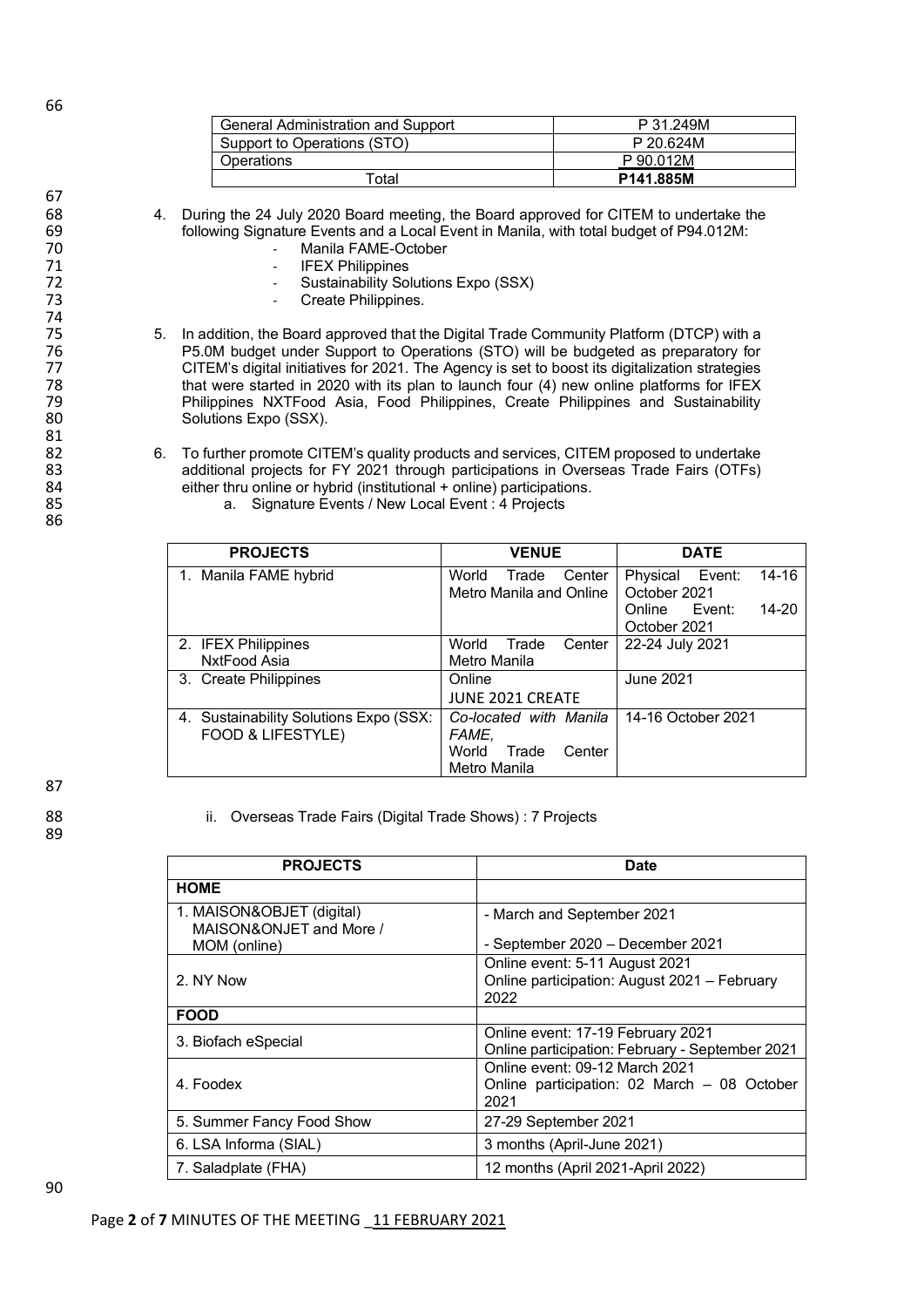## 91 **iii.** Overseas Trade Fairs : Hybrid (Institutional + Online) : 4 Projects

| <b>PROJECTS</b>                 | Venue / Date                                                                                                               |
|---------------------------------|----------------------------------------------------------------------------------------------------------------------------|
| 1. Gulfood                      | Physical Event: 21-25 February 2021; Dubai,<br><b>UAE</b><br>Online B2B: February - March 2021;<br>www.foodphilippines.com |
| 2. China-ASEAN Expo (CAEXPO)    | 10-13 September 2021; Nanning, China                                                                                       |
| 3. Anuga                        | Physical Event: 09-13 October 2021<br>Cologne, Germany                                                                     |
| China International Import Expo | 05-10 November 2021; Shanghai, China                                                                                       |

93

95

98

102

105

94 5. It was explained to the Board what CITEM meant by hybrid, institutional and promotional participations.

96 6. The institutional food show participations in Gulfood and Anuga as top export sales contributors, CITEM 97 would like to continue its presence in the trade show despite of pandemic.

7. Since CITEM was not able to send exhibitors and mount the usual pavillons, CITEM instead mounted a 100 promotional booth with inquiries thru QR codes that will direct to the food website. The institutional 101 participation shall be manned by FTSC group in Dubai and Germany for Gulfood and Anuga, respectively.

103 8. Same format for CIEE and CAEXPO wherein queries will be directed to foodphilippines.china; and the 104 FTSC China will be manning the physical booth.

106 9. Gulfood and Anuga participation will be sourced from CITEM's promotional budget. While budget for 107 CAEXPO and CIIE will come from the DTI. The Board was further informed that there are talks about the 108 PH to withdraw from CAEXPO participation because PTIC is lobbying for another trade fair – CIFIT, an 109 investment based—which is happening at the same time as CAEXPO. CITEM will further informed the 110 Board on this development.

- 112 10. It was further informed that CITEM did CIFIT in 2020, wherein the BOI engaged the services of CITEM to 113 mount the pavillon.
- 114 115

117

111

116 iv. Other Events : 4 Projects

| <b>PROJECTS</b>                      | <b>Venue / Date</b>                                                                                                                                                                                                                                                                                                                                                                            |
|--------------------------------------|------------------------------------------------------------------------------------------------------------------------------------------------------------------------------------------------------------------------------------------------------------------------------------------------------------------------------------------------------------------------------------------------|
| Creative Expo Taiwan                 | 21-25 April 2021; Taipei, Taiwan                                                                                                                                                                                                                                                                                                                                                               |
| <b>PH-Taiwan Craft Collaboration</b> | Physical Event: 14-16 October; World Trade<br>Center, Metro Manila<br>Online Event: 14-20 October                                                                                                                                                                                                                                                                                              |
| EXPO 2020 DUBAI                      | 01 October 2021 - 31 March 2022; Dubai, UAE                                                                                                                                                                                                                                                                                                                                                    |
| China Online B2B Meetings            | 1st B2B Activity: 11-12 March 2020<br>2nd B2B Activity: June 2020 (Dates to be<br>identified)<br>Target: China Food Market Trade Buyers<br>Partners: EMB, PITC Guangzhou and<br>Shanghai, Food2China (China-based B2B<br>Service Provider)<br>CITEM to handle the hiring of the B2B Service<br>Provider, Interpreters; provide Lookbook (as<br>reference for the B2B), ensure onward shipment. |

118

119 11. The foregoing events in the proposed calendar are small shows. The Creative Expo Taiwan is an 120 exchange program , wherein the Taiwanese manufacturers welcomed the PH designers for collaboration<br>121 https://www.andivideo.com/started in 2019 and culmination was supposedly in 2020, however, it was and vice versa. The program started in 2019 and culmination was supposedly in 2020, however, it was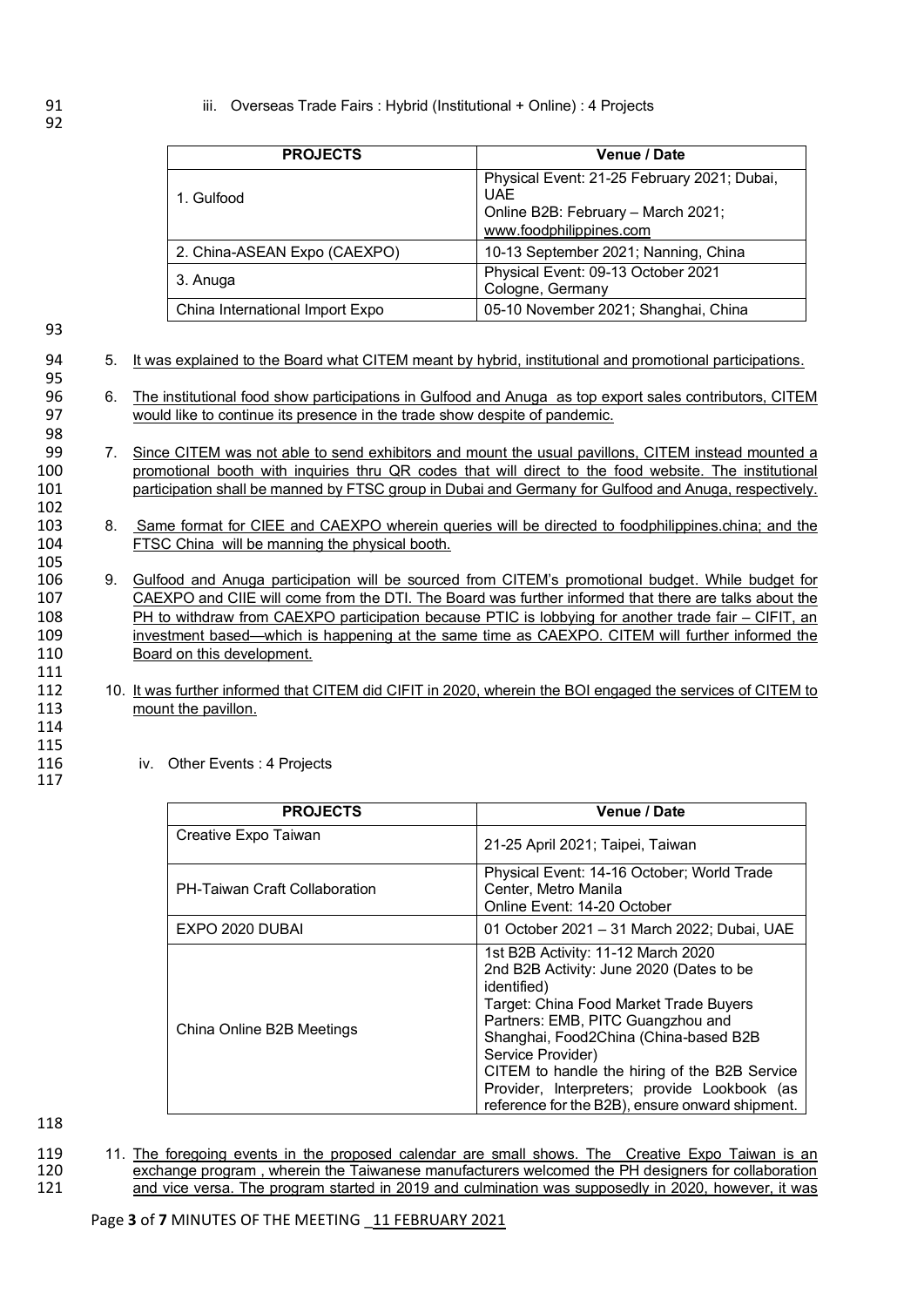cancelled due to pandemic. Thus, the culmination is moved on April 2021 in Taiwan. On the other hand,<br>123 culmination in the Philippines will be in time with Manila FAMF physical show in October 2021 at the World 123 culmination in the Philippines will be in time with Manila FAME physical show in October 2021 at the World<br>124 Trade Center, Manila. Trade Center, Manila.

- 12. EXPO 2020 Dubai have no details yet. But CITEM is in charge its Business Event component.
- 128 13. On China Online B2B Meetings . these will be implemented Food to China in March and in June 2021 in coordination with PTIC Guangshou. This strategy will lead the buyers to the IFEX website. coordination with PTIC Guangshou. This strategy will lead the buyers to the IFEX website,
	- 14. Thus, the revised workprogram for 2021, in a form of a calendar shall be as follows:

| <b>FEBRUARY</b>                                                                                                                                                                                                                                                            | <b>MARCH</b>                                                                                                                                                                                                                                                  | <b>JUNE</b>                                                                                         | <b>JULY</b>                                                                                            | <b>AUGUST</b>                                                                                                 |
|----------------------------------------------------------------------------------------------------------------------------------------------------------------------------------------------------------------------------------------------------------------------------|---------------------------------------------------------------------------------------------------------------------------------------------------------------------------------------------------------------------------------------------------------------|-----------------------------------------------------------------------------------------------------|--------------------------------------------------------------------------------------------------------|---------------------------------------------------------------------------------------------------------------|
| <b>BIOFACH ESPECIAL</b><br>Online event: 17-19<br>February 2021<br>Online participation:<br>February - September 2021<br><b>GULFOOD (HYBRID)</b><br>Physical Event: 21-25<br>February 2021; Dubai, UAE<br>Online B2B: February -<br>March 2021:<br>www.foodphilippines.com | <b>FOODEX</b><br>Online event: 09-12 March<br>2021<br>Online participation: March<br>- May 2021<br><b>CITEM X DFA'S PHILIPPINE</b><br><b>EXPORT PROMOTION</b><br><b>PACKAGE</b><br><b>March 2021</b><br><b>MAISON&amp;OBJET*</b><br>Digital Event: March 2021 | <b>CREATE PHILIPPINES</b><br>(Online)<br>June 2021 (last week)                                      | <b>IFEX PHILIPPINES</b><br><b>NXTFOOD ASIA</b><br>8-10 July 2021: World Trade<br>Center, Metro Manila  | <b>NY NOW</b><br>Online event: 5-11 August<br>2021<br>Online participation:<br>August 2021 - February<br>2022 |
| <b>SEPTEMBER</b>                                                                                                                                                                                                                                                           |                                                                                                                                                                                                                                                               | <b>OCTOBER</b>                                                                                      | <b>NOVEMBER</b>                                                                                        |                                                                                                               |
| <b>CAEXPO***</b> (Hybrid)<br>10-13 September 2021:<br>Nanning, China<br><b>SUMMER FANCY FOOD</b>                                                                                                                                                                           | <b>MANILA FAME</b><br><b>World Trade Center, Metro</b><br>Manila<br>Physical Event: 14-16<br>October 2021<br>Online Event: 14-20                                                                                                                              | <b>EXPO 2020 DUBAI</b><br>01 October 2021 - 31 March<br>2022; Dubai, UAE<br><b>ANUGA** (HYBRID)</b> | <b>CHINA INTERNATIONAL</b><br><b>IMPORT EXPO*** (HYBRID)</b><br>5-10 November 2021:<br>Shanghai, China | <b>LSA INFORMA / SIAL</b><br>(Online)<br>3 months (April-June)<br><b>SALADPLATE / FHA</b>                     |
| <b>SHOW (ONLINE)</b><br>27-29 September 2021                                                                                                                                                                                                                               | October 2021<br><b>SUSTAINABILITY</b>                                                                                                                                                                                                                         | 09-13 October 2021:<br>Cologne, Germany                                                             |                                                                                                        | (ONLINE)<br>12 months (April 2021-April<br>2022)                                                              |
| <b>MAISON&amp;OBJET*</b><br>Digital event: September<br>2021                                                                                                                                                                                                               | <b>SOLUTIONS EXPO (SSX:</b><br><b>FOOD &amp; LIFESTYLE)</b><br>Co-located with Manila<br><b>FAME</b><br>14-16 October 2021: World                                                                                                                             |                                                                                                     |                                                                                                        | <b>MAISON&amp;OBJET AND</b><br><b>MORE (MOM) (ONLINE)</b><br>September 2020 -<br>December 2021                |

137<br>138 141

133 134

125<br>126

127

130<br>131

132

155

- 135 15. The CITEM x DFA Philipipnes Export Promotions program will be implemented. This is in coordination with 136 the DFA in celebration of the PH quincentennial celebration.
- 138 16. Usec Macatoman inquired on CITEM's back up plan in case these signature events for 2021 will not push<br>139 though given pandemic. FD Pauline replied. CITEM will ramp up its digital initiatives. He further clarified 139 though given pandemic. ED Pauline replied, CITEM will ramp up its digital initiatives. He further clarified<br>140 the PH participation in CIIE and CAEXPO given that its nature is a political commitment. 140 the PH participation in CIIE and CAEXPO given that its nature is a political commitment.
- 142 17. ED Pauline emphasized that CITEM depends on the funding from the DTI which need an estimate of 143 143 PHP10M budget to mount these pavilions. It was further informed that CITEM is in coordination with the 144 PTIC China, which will be further discussed with the DTI Secretary.
- 146 18. Landbank inquired on how many shows were programmed in 2020 as against the 19 events proposed this 147 year. Further, clarification on OTFs, these will be implemented digital, except for hybrid, to be manned by<br>148 the PTIC counterparts. Thus, it will not necessitate CITEM employees to go. the PTIC counterparts. Thus, it will not necessitate CITEM employees to go.
- 150 19. LandBank member further asked what would be the compelling reason of CITEM's presence in Anuga and<br>151 Gulfood? ED Pauline replied, that Anuga and Gulffod are 2 most contributors in export sales, thus, it need 151 Gulfood? ED Pauline replied, that Anuga and Gulffod are 2 most contributors in export sales, thus, it need<br>152 to be present in the show so that CITEM would not be missed by the buyers. For Gulfood, CITEM is doing 152 to be present in the show so that CITEM would not be missed by the buyers. For Gulfood, CITEM is doing<br>153 the institutional participation. It will gather buyer information, and B2B will happen 2 weeks after, so that 153 the institutional participation. It will gather buyer information, and B2B will happen 2 weeks after, so that<br>154 sales will be also recorded and monitored. sales will be also recorded and monitored.
- 156 20. Board paper, in terms of the 19 projects, it was that the Signature events have clear funding, while the 157 OTFs did not show where will be the funding sources. Further BSP Board Member, for better appreciation, 158 CITEM should make a presentation which one are the revisions that are entailed in the revised program. 158 CITEM should make a presentation which one are the revisions that are entailed in the revised program . 159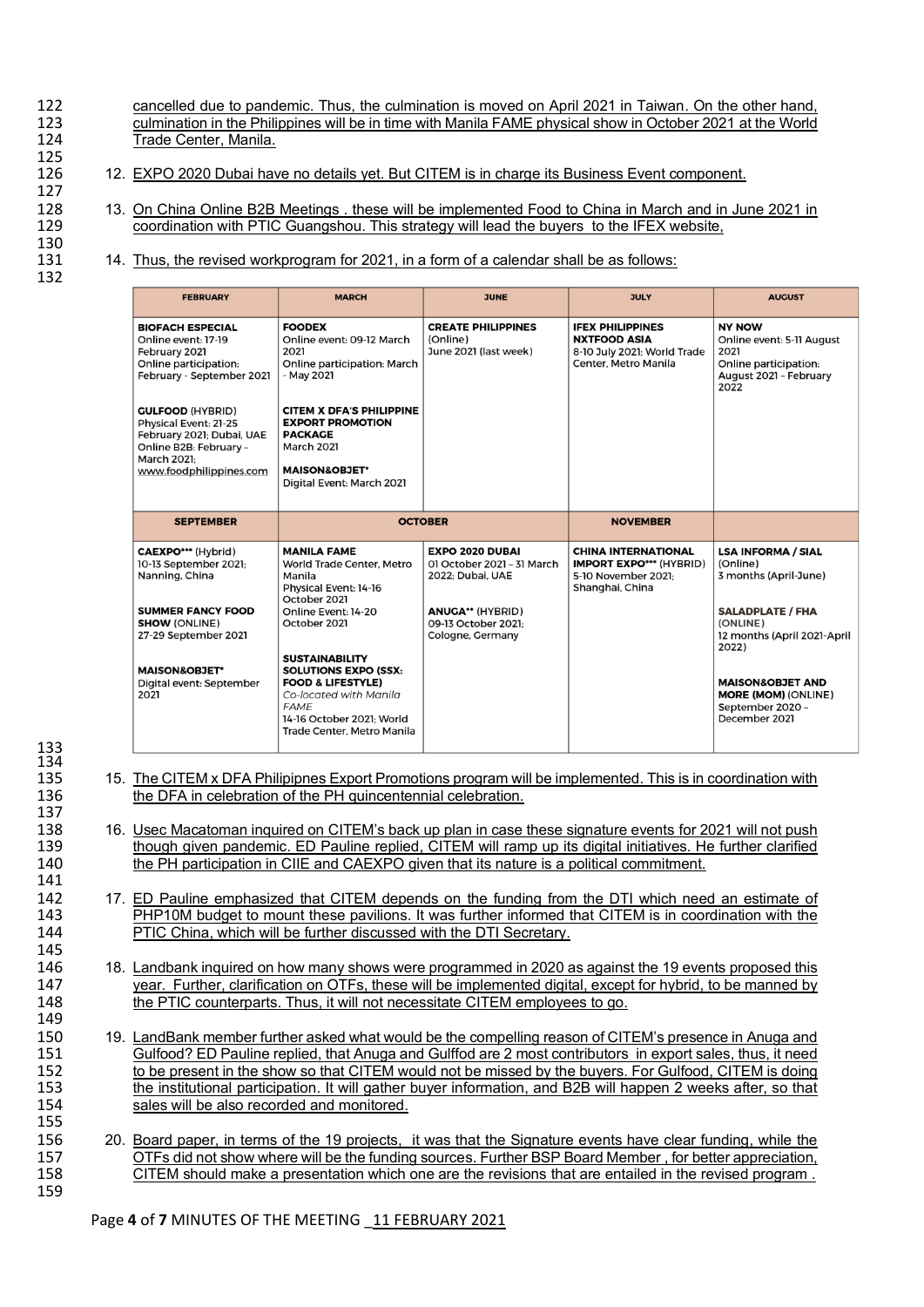- 160 21. BSP BM further inquired whether the promotional activity in Taiwan is in accordance with the One China<br>161 Policy? It was further suggested to seek the wisdom of the DFA on the trade fairs and promotions being 161 Policy? It was further suggested to seek the wisdom of the DFA on the trade fairs and promotions being<br>162 conducted in TAIWAN as this will be construed as the Taiwan official dealings with the PH which might be conducted in TAIWAN as this will be construed as the Taiwan official dealings with the PH which might be 163 a violation of the One China Policy and be a potential for protest. 164
- 165 22. DED Malou Mediaran repled that for the PHIL Taiwan Craft collaboration, it went through the bilateral 166 agreement, and was further cleared with the DFA.
- 168 23. Based on the revised FY 2021 Work Program, CITEM shall implement a total of 19
	- projects for FY 2021 :
- 170

167

| <b>SECTOR</b>                                               | <b>NO. OF PROJECTS</b> |
|-------------------------------------------------------------|------------------------|
| Signature Events / Local Event                              |                        |
| 2. Overseas Trade Fairs (Digital<br>Trade Shows)            |                        |
| 3. Overseas Trade Fairs: Hybrid<br>(Institutional + Online) |                        |
| <b>Other Events</b>                                         |                        |
| ΤΟΤΑL                                                       | 19                     |

171<br>172

176

178

183<br>184

195<br>196

201<br>202

206<br>207

- 5. Funding for the three (3) Signature Events and 1 New Local Event was already approved during 173 the 24 July 2020 Board meeting, with total budget of P94.012M. The funding for other projects<br>174 will either come from the project's pre-operating budget from 2020 or from other sources which 174 will either come from the project's pre-operating budget from 2020 or from other sources which<br>175 **and Start and Start and Start and Start and Start and Start and Start and Start and Start and Start and S** are subject to availability of funds.
- 177 6. It was informed the Board that
- 179 7. Having no further comments—<br>180 **RESOLVED**
- 180 **180** "RESOLVED, that the 2021 Revised Work Program, being in<br>181 **181** order is hereby APPROVED" 181 order, is hereby APPROVED"<br>182

| 182 |    |                                                        |                           |
|-----|----|--------------------------------------------------------|---------------------------|
|     |    | <b>SECTOR</b>                                          | NO. OF<br><b>PROJECTS</b> |
|     |    | Signature Events / Local Event                         |                           |
|     | 2. | Overseas Trade Fairs (Digital Trade Shows)             |                           |
|     | 3. | Overseas Trade Fairs : Hybrid (Institutional + Online) |                           |
|     | 4. | Other Events                                           |                           |
|     |    | <b>TOTAL</b>                                           | 19                        |
|     |    |                                                        |                           |

## 184 *(Res. No. BM 2020-02-03)*

- 185<br>186 186 **IV.** CITEM INTERIM GUIDELINES FOR ALTERNATIVE WORK ARRANGEMENTS AND SUPPORT 187 MECHANISMS FOR ITS EMPLOYEES DURING THE PERIOD OF STATE OF PUBLIC HEALTH 188 EMERGENCY DUE TO COVID-19 PANDEMIC (AS REVISED UNDER CSC MC NO. 18, SERIES OF 2020) 190<br>191
- 191 1. The Civil Service Commission promulgated on 07 May 2020 CSC Resolution No. 2000540, s. 2020<br>192 1. Re: Revised Interim Guidelines for Alternative Work Arrangements and Support Mechanisms for 192 **Re: Revised Interim Guidelines for Alternative Work Arrangements and Support Mechanisms for Arrangement of the Government during the Period of National Emergency due to Covid-19 Pandemic.** 193 Workers in the Government during the Period of National Emergency due to Covid-19 Pandemic,<br>194 which was disseminated through CSC Memorandum Circular No. 10, 2020. which was disseminated through CSC Memorandum Circular No. 10, 2020.
- 196 2. CITEM issued on 26 May 2020 Office Order No. 2020078 Re: Interim Guidelines on Alternative 197 Work Arrangements, Workplace Protocols and Health Standards during the Period of Public Health<br>198 **Emergency following the previously issued CSC Memo** Circulars, more particularly on CSC MC No. 198 Emergency following the previously issued CSC Memo Circulars, more particularly on CSC MC No.<br>199 10. series of 2020: DOH Administrative Order No. 2020- 0015 providing "Guidelines on the Risk-199 10, series of 2020; DOH Administrative Order No. 2020- 0015 providing "Guidelines on the Risk-<br>200 100 based Public Health Standards for Covid-19 Mitigation: and IATF Resolutions. based Public Health Standards for Covid-19 Mitigation; and IATF Resolutions.
- 202 3. To ensure the proper implementation of CSC MC No. 10, series of 2020 and to be consistent with the<br>203 **19. In a series and the STA COL** amended IATF Omnibus Guidelines, the CSC issued MC No. 18, 2020 the Amendmen 203 203 amended IATF Omnibus Guidelines, the CSC issued MC No. 18, 2020 - the Amendment to the<br>204 Revised Interim Guidelines for Alternative Work Arrangements during the State of Public health 204 Revised Interim Guidelines for Alternative Work Arrangements during the State of Public health<br>205 Chernation of the Covid -19 Pandemic Emergency due to Covid -19 Pandemic
- 207 4. Under CSC MC No. 18, s.2020 the following are the parameters in the implementation of 208 (208) Alternative Work Arrangements: (1) Work-from-Home: (2) Skeleton Workforce: (3) Four-dav 208 Alternative Work Arrangements: (1) Work-from-Home; (2) Skeleton Workforce; (3) Four-day<br>209 (Compressed) Workweek; (4) Other Alternative Work Arrangements; provided that the Agency shall 209 (Compressed) Workweek; (4) Other Alternative Work Arrangements; provided that the Agency shall ensure the completion of 40-hour workweek.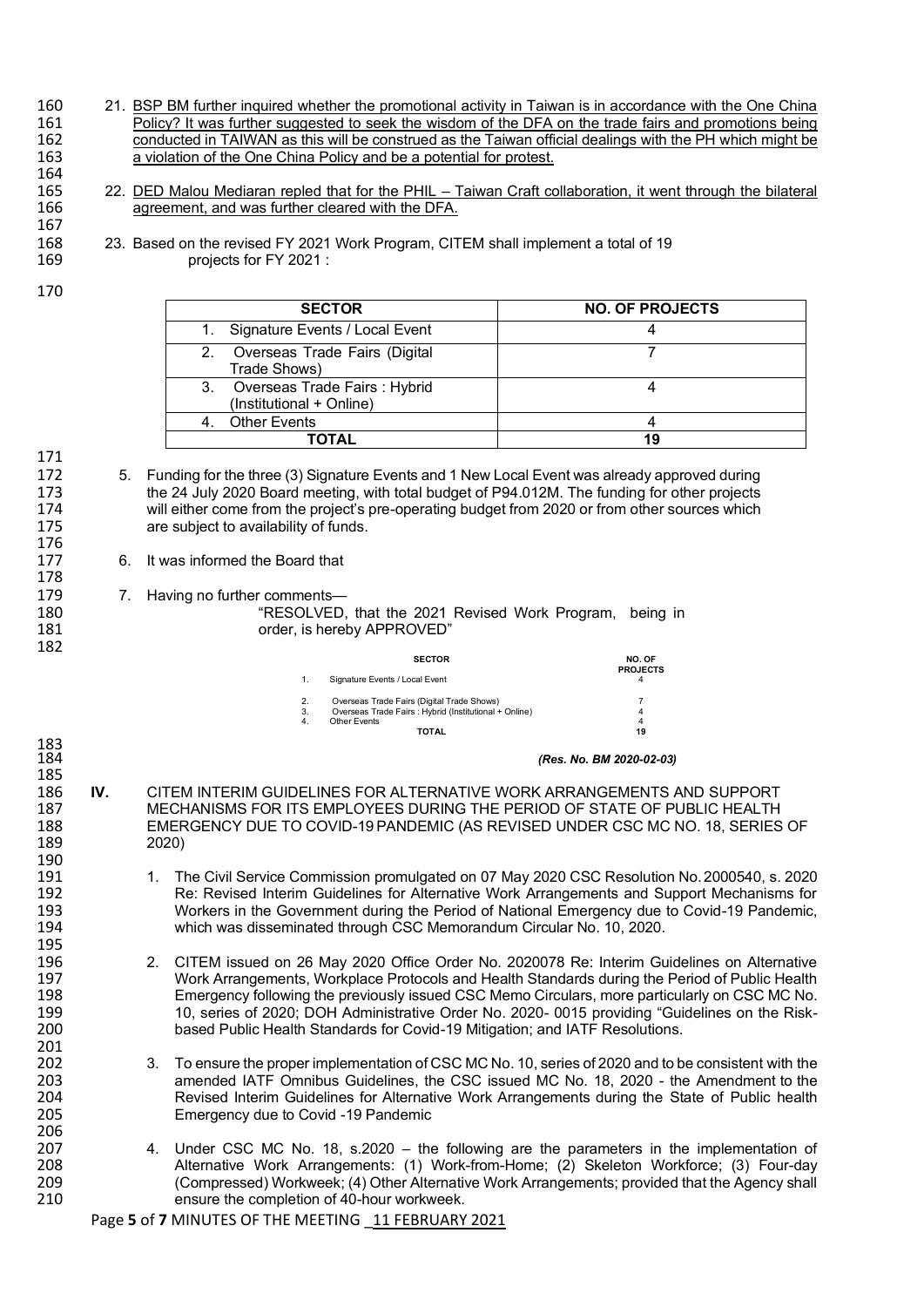- 212 5. CITEM with its new strategic thrust on digital trade community platform, believed that some tasks<br>213 and processes can be efficiently done through online where the employees have access to and 213 213 and processes can be efficiently done through online where the employees have access to and<br>214 brovided with communication equipment, internet connection and communication allowance, thus, 214 provided with communication equipment, internet connection and communication allowance, thus,<br>215 adopting a combination of the Work-from Home. Skeleton Workforce with the other work 215 adopting a combination of the Work-from Home, Skeleton Workforce with the other work<br>216 arrangements as enumerated under CSC MC No. 18.2020: arrangements, as enumerated under CSC MC No. 18, 2020:
- 217

| <b>ECQ</b>                            | <b>MECQ</b>                                                                                                                                                                                                             | <b>GCQ</b>                                                                                                                                                                                                                           | <b>MGCQ</b>                                                                                                                 |
|---------------------------------------|-------------------------------------------------------------------------------------------------------------------------------------------------------------------------------------------------------------------------|--------------------------------------------------------------------------------------------------------------------------------------------------------------------------------------------------------------------------------------|-----------------------------------------------------------------------------------------------------------------------------|
| Guidelines<br>Interim<br>Emergency.   | shall implement a <b>Work-from-Home</b> (WFH)<br>scheme and shall continue to observe the<br>Alternative<br>Work<br>on<br>Arrangements, Workplace Protocols, and Health<br>Standards during the Period of Public Health | Shall<br>implement<br>a<br>Work-from-Home<br>$(WFH)$ ,<br>Skeleton<br>Workforce<br>$(SWF)$ ,<br>combination<br>and/or<br>other<br>with the<br>work<br>it<br>arrangements<br>adopted, as provided<br>under CSC MC No.<br>18,<br>2020. | Shall implement a 2-<br>day workweek and 3-<br>day work-from-home<br>arrangements<br>to<br>complete the 40-day<br>workweek. |
| carry out tasks on a scheduled basis. | Skeleton Workforce (SWF) may report at the<br>least number of personnel deemed necessary to                                                                                                                             | May<br>at a<br>operate<br>maximum of 30-40%<br>capacity<br>day<br>per<br>following the minimum<br>health standards.                                                                                                                  | Alternate<br>work<br>schedule per staff per<br>Division, not to exceed<br>50% capacity per day.                             |

223<br>224 226<br>227

238<br>239

218<br>219

- 219 6. During the discussion, Landbank BM suggested to CITEM for its IT Team to consider developing an app<br>220 tool that will monitor the attendance of the CITEM personnel. For instance, Landbank uses a tool that 220 tool that will monitor the attendance of the CITEM personnel. For instance, Landbank uses a tool that 221 employees can log-in / log out to record attendance, and the line managers are responsible to monitor 221 employees can log-in / log out to record attendance, and the line managers are responsible to monitor<br>222 and consolidate the individual accomplishments of the employees. and consolidate the individual accomplishments of the employees.
- 224 7. Further, LandBank representative further inquired how may COVID cases have recorded in CITEM and 225 if the agency is looking on the vaccination plan for CITEM employees. if the agency is looking on the vaccination plan for CITEM employees.
- 227 8. In reply, CITEM had recorded only 1 Covid case. On the vaccination plan, CITEM Management and the 228 ACE association are looking into this vaccination plan for all employees. 228 ACE association are looking into this vaccination plan for all employees.<br>229 9 BSP representative made 3 clarifications:
- 229 9. BSP representative made 3 clarifications:<br>230 a. Is the proposed AWA similar to 1
- 230 a. Is the proposed AWA similar to the AWA guidelines imposed by the DTI, and will CITEM be 231 231 adopting the same?<br>232 b. On the Board paper
- b. <u>On the Board paper, the distinction between the GCQ and MGCQ, it was observed the MGCQ</u><br>233 quidelines is more detailed in the division level, while in the GCQ is operated in the agency 233 guidelines is more detailed in the division level, while in the GCQ is operated in the agency<br>234 level, In the GCQ, will CITEM follow the minimum health protocols as it was not mentioned in 234 level. In the GCQ, will CITEM follow the minimum health protocols as it was not mentioned in 235 235 the Board paper<br>236 c. Is there a form
- 236 c. <u>Is there a formula in calculating the 30-40% CITEM skeleton workforce. Are immune</u><br>237 compromised or those with comorbidities included in the SWF count? compromised or those with comorbidities included in the SWF count?

## 239 10. Ms. Buensalido replied:<br>240 200 a CITEM is adopt

- 240 a. CITEM is adopting the same AWA as adopted by other DTI agencies.<br>241 b In GCQ the employees are not required to report for 2 day / week Unit
- 241 b. In GCQ, the employees are not required to report for 2 day / week. Unlike in a MGCQ, CITEM<br>242 is requiring employees to report at least 2 days in a week. Whether quarantine is under a GCQ 242 is requiring employees to report at least 2 days in a week. Whether quarantine is under a GCQ<br>243 or MGCQ, both will observe the minimum health protocols. 243 **or MGCQ, both will observe the minimum health protocols.**<br>244 **c.** As to the formula on the 30-40% SWF, those with comorbidi
- 244 c. As to the formula on the 30-40% SWF, those with comorbidities and are immunity compromised<br>245 are not included in the count or in the percentage required in the SWF. Though there are times 245 245 are not included in the count or in the percentage required in the SWF. Though there are times<br>246 that CITEM gave consideration to some employees who are immuno compromised, that that CITEM gave consideration to some employees who are immuno compromised, that 247 necessitates to report to work.

11. Having no further comments--

| 250 |  |
|-----|--|
| 251 |  |
| 252 |  |
| 253 |  |

248<br>249

251 "RESOLVED, that the 2021 Proposed Alternative Working 252 **Arrangement, subject to compliance with the Revised Interim**<br>253 **Arrangement** Suidelines for alternative work arrangements and support Guidelines for alternative work arrangements and support

211